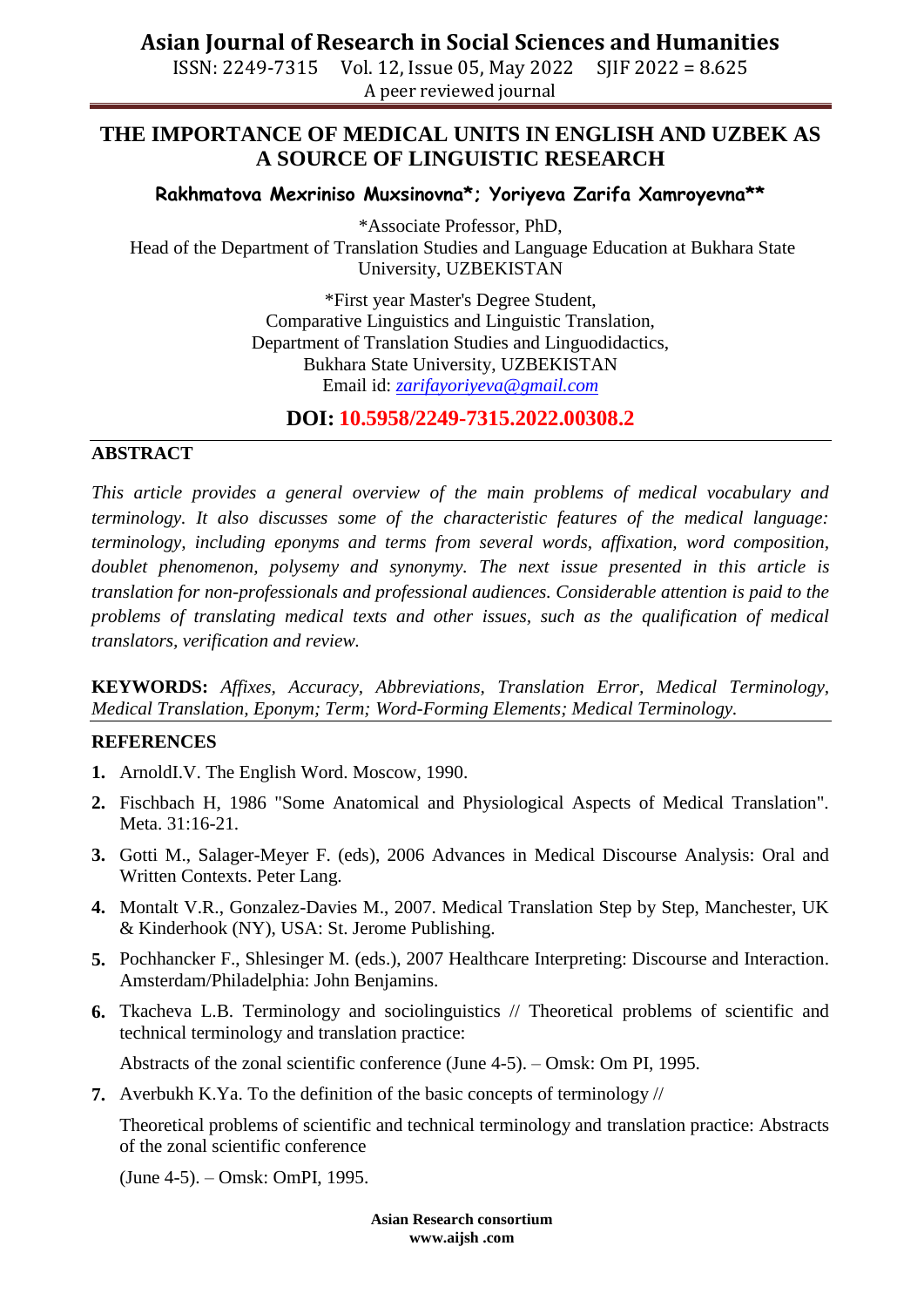## **Asian Journal of Research in Social Sciences and Humanities**

ISSN: 2249-7315 Vol. 12, Issue 05, May 2022 SJIF 2022 = 8.625 A peer reviewed journal

- **8.** Arnold I.V. Lexicology of modern English. M. Higher School, 1986. 296 p
- **9.** Akhmanova O.S. Dictionary of linguistic terms. M.:

Encyclopedia, 2016. – 607 p. 62

- **10.** Danilenko V.P. Russian terminology: The experience of linguistic description. M.: Nauka, 1997. – 246 p.
- **11.** Borisova L.T., Donskoy Ya.L. Homonymy and polysemy in the branch terminological dictionary // Theoretical problems of scientific and technical terminology and translation practice: Abstracts of the zonal scientific conference (June 4-5). – Omsk: OmPI, 1995. – pp.28-29.
- **12.** Gorodilov V.V. On the ambiguity of the term within the framework of the functional style of scientific and technical literature // Theoretical problems of scientific and technical terminology and translation practice: Abstracts of the zonal scientific conference (June 4-5). – Omsk: OmPI, 1995. – pp. 42-43.
- **13.** Danilenko V.P. About some general trends in the development of the modern terminological nomination // Theoretical problems of scientific and technical terminology and translation practice: Abstracts of the zonal scientific conference (June 4-5). – Omsk: OmPI, 1995. – Pp.46-47.
- **14.** Vinokur G.O. On some phenomena of word formation in Russian technical terminology // Proceedings of MIIFLI. – M., 1999. – Vol. 5. – Pp.3-54.
- **15.** Shelov S.D. Terminology in its relation to other classes of special vocabulary // Theoretical problems of scientific and technical terminology and translation practice. – Omsk, OmPI, 1995.
- **16.** Golovin V.N., Kobrin R.Yu. Linguistic foundations of the doctrine of terms. Moscow: Higher School, 1997.
- **17.** New Webster's Dictionary and Thesaurus of the English Language. –Danbury: Lexicon Publ. Inc., 2013. – 1216p.
- **18.** Nikitina S.E. Metaphor in scientific terminology // Theoretical 63 problems of scientific and technical terminology and translation practice: Abstracts of the zonal scientific conference (June 4-5). – Omsk: OmPI, 1995. – pp. 108-109.
- **19.** Kutina L.L. Formation of physics terminology in Russia. Moscow: Nauka, 1966. 310 p.
- **20.** Andrenko L.M. Terminological meaning of commonly used words (English): Abstract. dis. ... Candidate of Philology: 10.02.04 / Moscow State Pedagogical Institute of Foreign Languages.  $- M., 1980. - 27 p.$
- **21.** Kogotkova T.S. National origins of Russian terminology. M.: Nauka, 2011. 120 p.
- **22.** Layren C. Lothar Hoffman et al.: An international handbook of special language and terminology research // Applied linguistics, 1999. – Vol. 20. – No. 4.
- **23.** Sager J.S. Criteria for Measuring the Functional Efficiency of Term. // Infoterm. Munich, 2011. – Ser. 6.
- **24.** Superanskaya A.V., Podolskaya I.Z., Vasiliev V.V. General terminology: questions of theory. – M.: Nauka, 1999. – 246 p.
- **25.** Trimble L. English for science and technology: A discourse approach. –Cambridge University Press, 2012. – 189 p.

**Asian Research consortium www.aijsh .com**